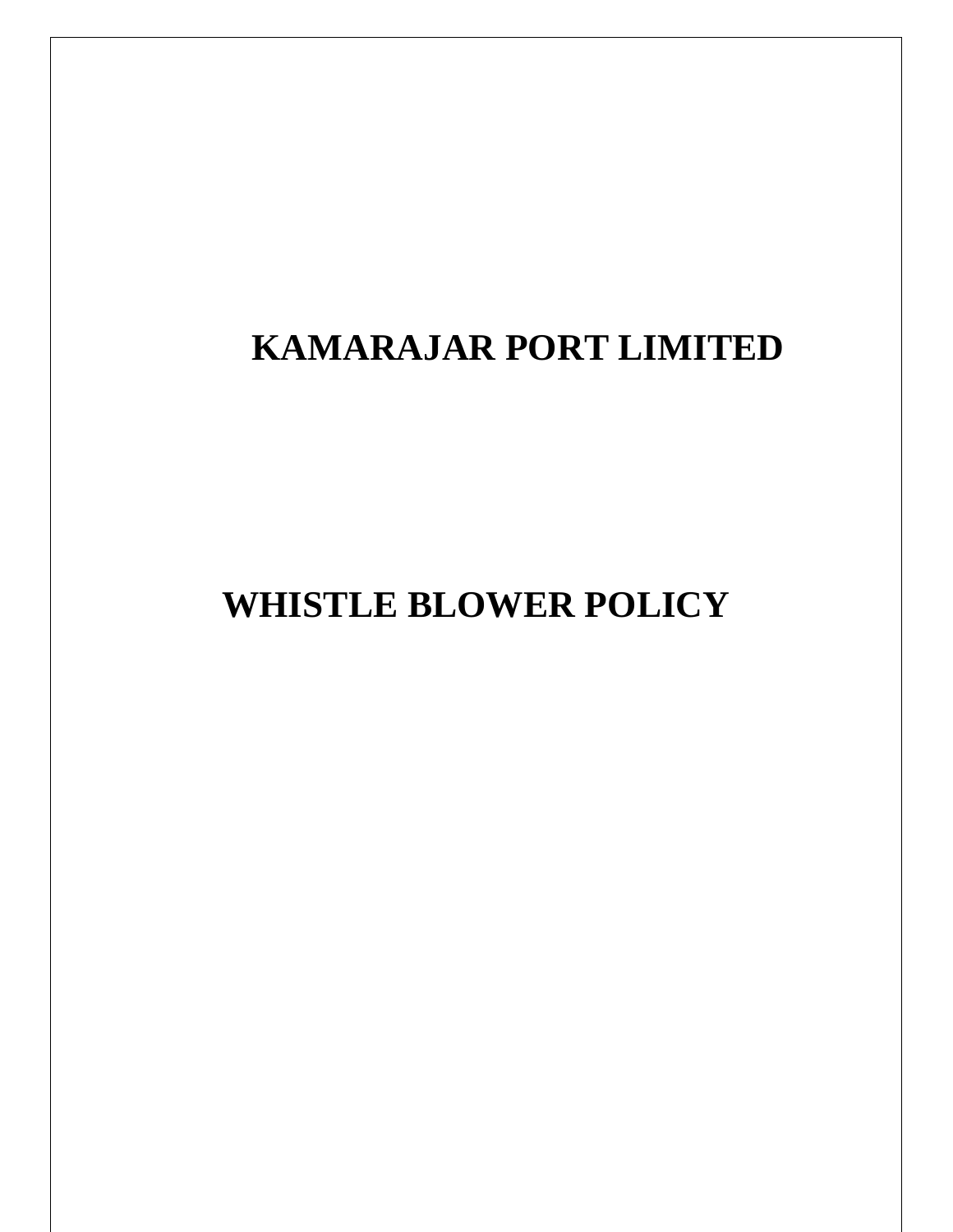## **WHISTLE BLOWER POLICY OF KAMARAJAR PORT LIMITED**

#### **Introduction:.**

This policy seeks to define and establish the position of Kamarajar Port Limited (hereinafter referred to as the 'Company') on the framework for reporting instances of unethical/improper conduct and auctioning suitable steps to investigate and correct the same.

#### **1. Objectives**

1.1 The Company believes in the conduct of the affairs of its constituents in a fair and transparent manner by adopting highest standards of professionalism, honesty, integrity and ethical behaviour.

1.2 The Company is committed to developing a culture where it is safe for all employees to raise concerns about any poor or unacceptable practice and any event of misconduct.

1.3 As per the guidelines of the Government of India, Department of Public Enterprises, the Company is required to establish a mechanism called "Whistle Blower Policy" for employees to report to the management instances of unethical behaviour, actual or suspected fraud or violation of the Company's code of conduct or ethics policy.

1.4 The purpose of this policy is to provide a framework to promote responsible and secure whistle blowing. It protects employees wishing to raise a concern about serious irregularities within the Company.

1.5 The policy neither releases employees from their duty of confidentiality in the course of their work, nor is it a route for taking up a grievance about a personal situation.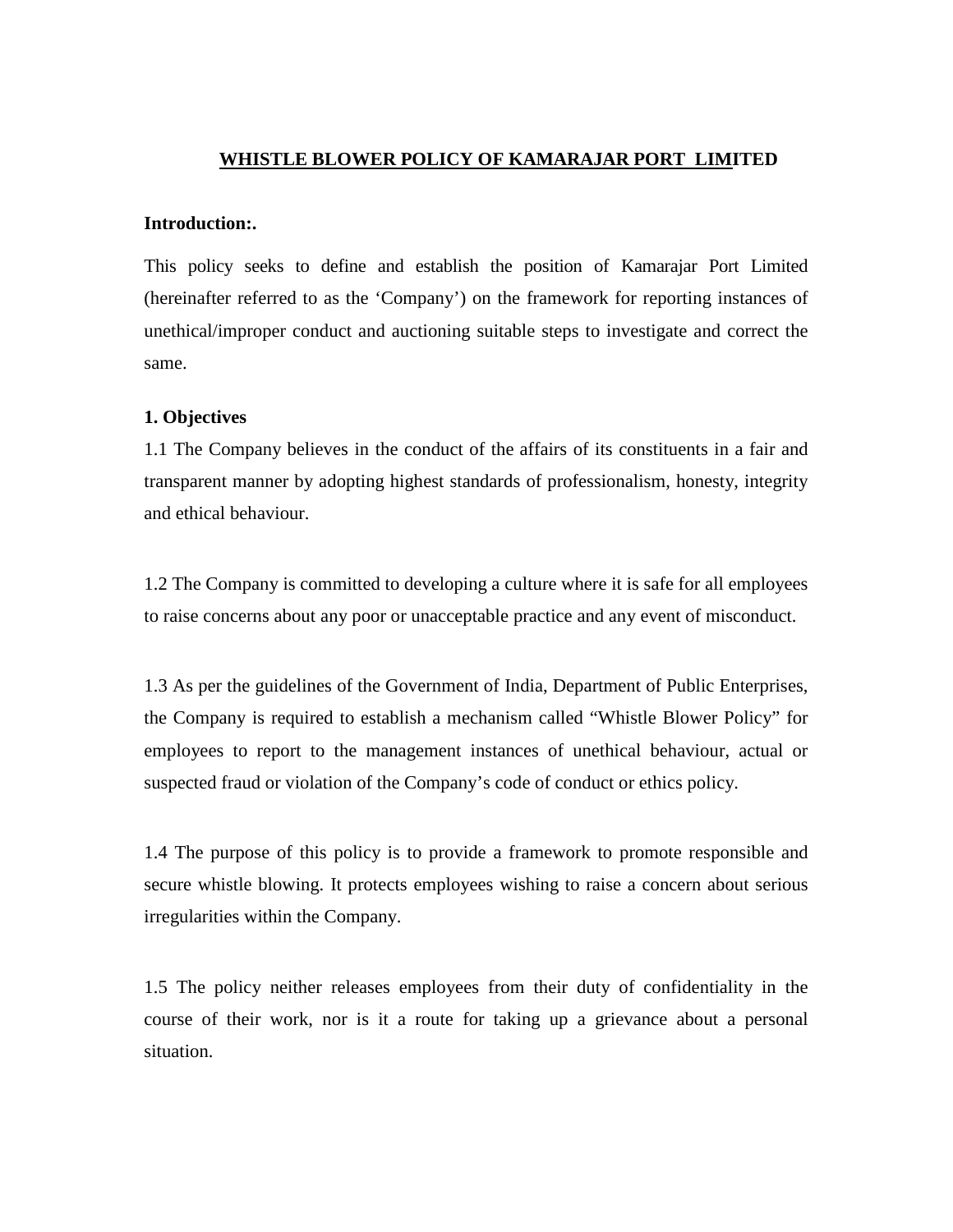## **2. Policy**

2.1 This Policy is for the Employees as defined hereinafter.

2.2 The Policy has been drawn up so that Employees can be confident about raising a concern. The areas of concern covered by this Policy are summarized in paragraph 5.

## **3. Definitions**

3.1 "Disciplinary Action" means any action that can be taken on the completion of / during the investigation proceedings including but not limiting to a warning, imposition of fine, suspension from official duties or any such action as is deemed to be fit considering the gravity of the matter.

3.2 "Employee" means every employee of the Company.

3.3 "Protected Disclosure" means a concern raised by a written communication made in good faith that discloses or demonstrates information that may evidence unethical or improper activity.

3.4 "Subject" means a person against or in relation to whom a Protected Disclosure is made or evidence gathered during the course of an investigation.

3.5 "Whistle Blower" is someone who makes a Protected Disclosure under this Policy.

3.6 "Whistle Officer" or "Committee" means an officer or Committee of persons who is nominated/appointed to conduct detailed investigation.

3.7 "Ombudsperson" will be a Non-Executive Director for the purpose of receiving all complaints under this Policy and ensuring appropriate action. In the first instance, the Board shall appoint this Ombudsperson. The Board shall have the authority to change the Ombudsperson from time to time.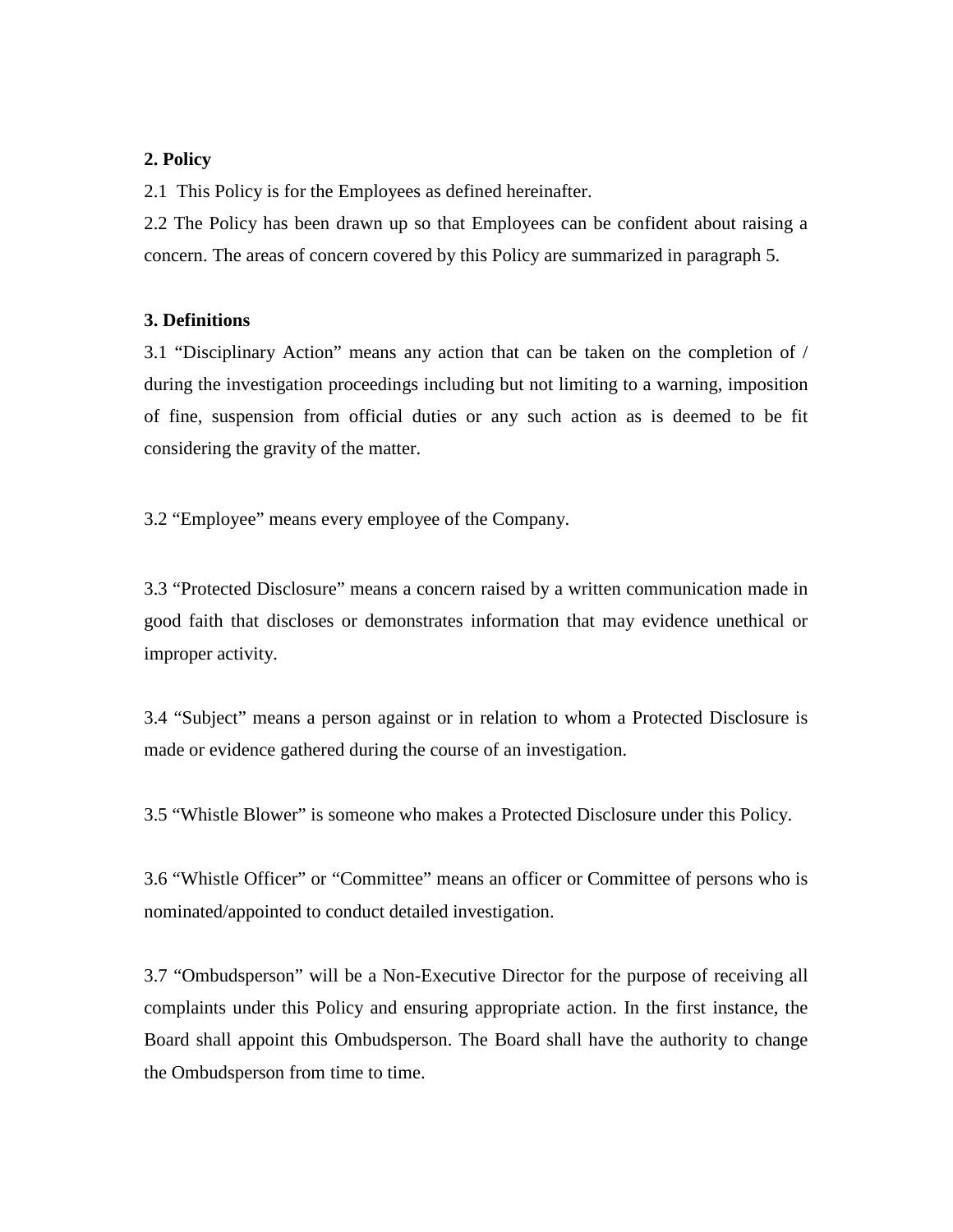## **4. The Guiding Principles**

4.1 To ensure that this Policy is adhered to, and to assure that the concern will be acted upon seriously, the Company will:

4.1.1 Ensure that the Whistle Blower and/or the person processing the Protected Disclosure is not victimized for doing so;

4.1.2 Treat victimization as a serious matter including initiating disciplinary action on such person/ $(s)$ ;

4.1.3 Ensure complete confidentiality.

4.1.4 Not attempt to conceal evidence of the Protected Disclosure;

4.1.5 Take disciplinary action, if any one destroys or conceals evidence of the Protected Disclosure made/to be made;

4.1.6 Provide an opportunity of being heard to the persons involved especially to the Subject;

## **5. Coverage of Policy**

5.1 The Policy covers malpractices and events which have taken place/ suspected to take place involving:

- 一. Abuse of authority
- 一. Breach of contract
- 一. Negligence causing substantial and specific danger to public health and safety
- 一. Manipulation of company data/records
- 一. Financial irregularities, including fraud, or suspected fraud
- 一. Criminal offence
- 一. Pilferation of confidential/propriety information
- 一. Deliberate violation of law/regulation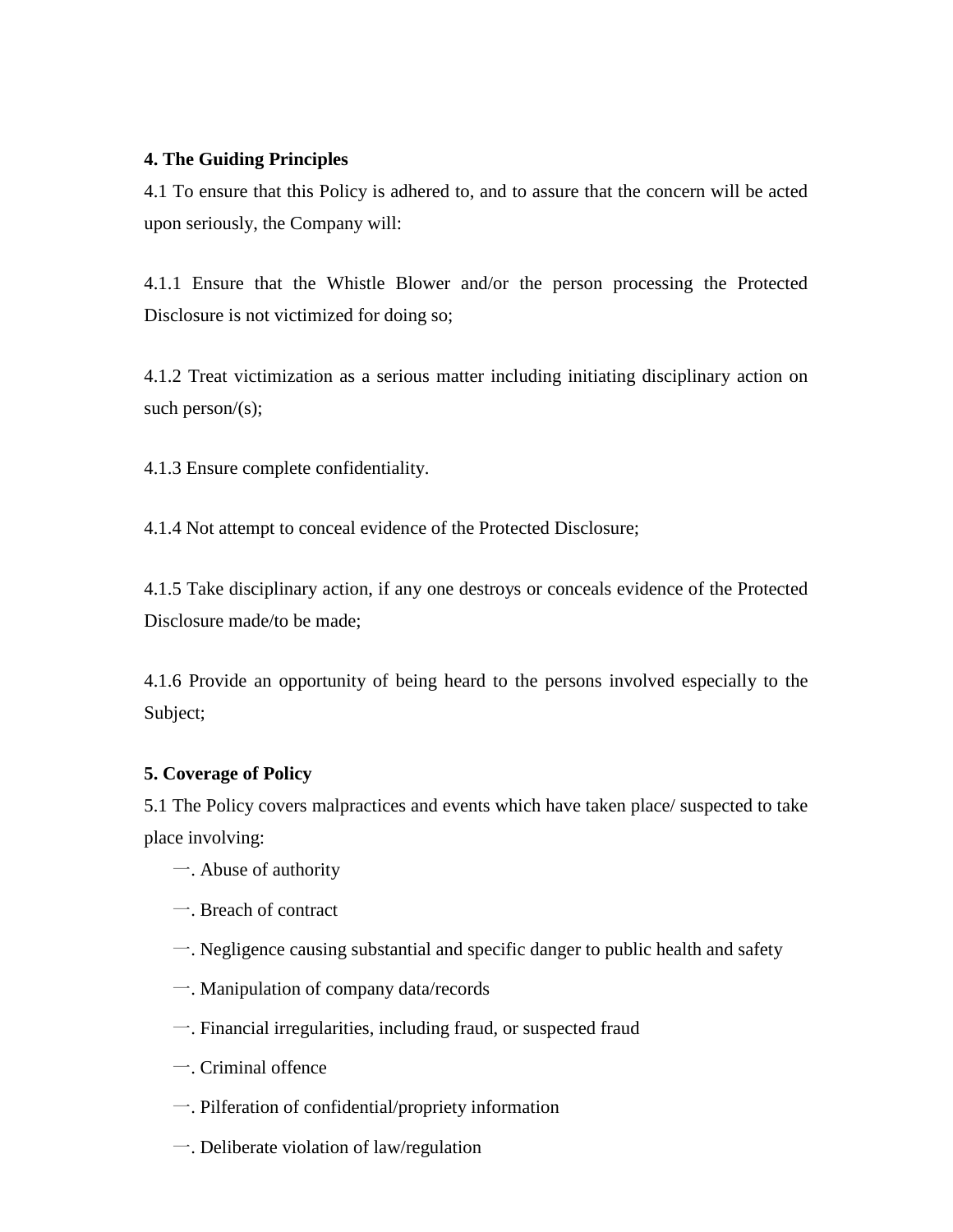- 一. Wastage/misappropriation of company funds/assets
- 一. Breach of employee Code of Conduct or Rules
- 一. Any other unethical, biased, favoured, imprudent event

5.2 Policy should not be used in place of the Company grievance procedures or be a route for raising malicious or unfounded allegations against colleagues.

#### **6. Disqualifications**

6.1 While it will be ensured that genuine Whistle Blowers are accorded complete protection from any kind of unfair treatment as herein set out, any abuse of this protection will warrant disciplinary action.

6.2 Protection under this Policy would not mean protection from disciplinary action arising out of false or bogus allegations made by a Whistle Blower knowing it to be false or bogus or with a *mala fide* intention.

6.3 Whistle Blowers, who make any Protected Disclosures, which have been subsequently found to be *mala fide, frivolous* or *malicious* shall be liable to be prosecuted under Company's Code of Conduct.

#### **7. Manner in which concern can be raised**

7.1 Employees can make Protected Disclosure to Ombudsperson, as soon as possible but not later than 30 consecutive days after becoming aware of the same.

7.2 Whistle Blower must put his/her name to allegations. Concerns expressed anonymously / pseudonymously WILL NOT BE investigated.

7.3 If initial enquiries by the Ombudsperson indicate that the concern has no basis, or it is not a matter to be investigation pursued under this Policy, it may be dismissed at this stage and the decision is documented.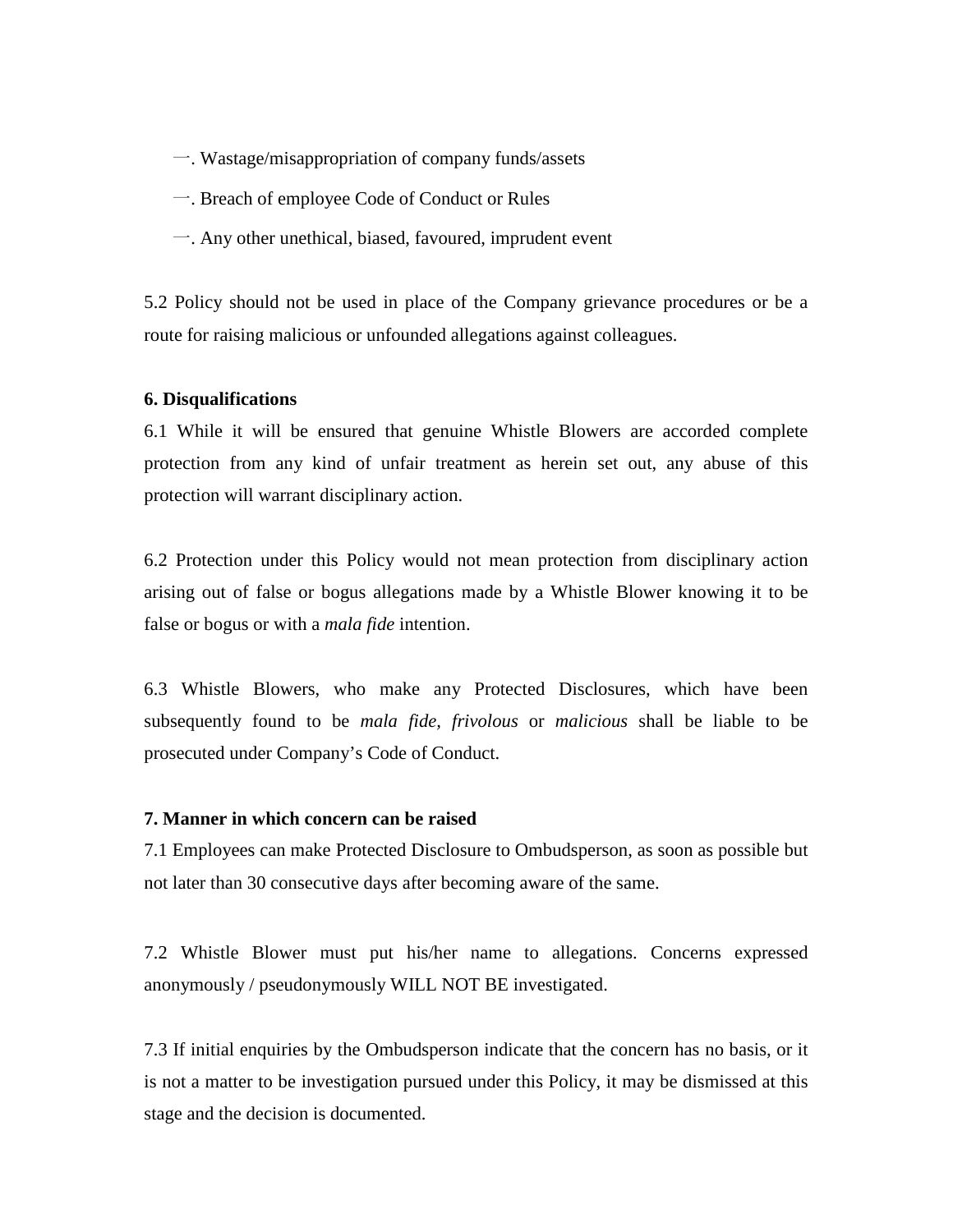7.4 Where initial enquiries indicate that further investigation is necessary, this will be carried through either by the Ombudsperson alone, or by a Whistle Officer/Committee nominated by the Ombudsperson for this purpose. The investigation would be conducted in a fair manner, as a neutral fact-finding process and without presumption of guilt. A written report of the findings would be made.

7.5 Name of the Whistle Blower shall not be disclosed to the Whistle Officer/Committee.

7.6 The Ombudsperson/Whistle Officer/Committee shall:

- i) Make a detailed written record of the Protected Disclosure. The record will include:
	- a) Facts of the matter
	- b) Whether the same Protected Disclosure was raised previously by anyone, and if so, the outcome thereof;
	- c) Whether any Protected Disclosure was raised previously against the same Subject;
	- d) The financial/ otherwise loss which has been incurred / would have been incurred by the Company.
	- e) Findings of Ombudsperson/Whistle Officer/Committee;
	- f) The recommendations of the Ombudsperson / Whistle Officer/Committee on disciplinary/other action/(s).
- ii) The Whistle Officer/Committee shall finalise and submit the report to the Ombudsperson within 15 days of being nominated/appointed.

7.7 On submission of report, the Whistle Officer /Committee shall discuss the matter with Ombudsperson who shall

i) In case the Protected Disclosure is proved, accept the findings of the Whistle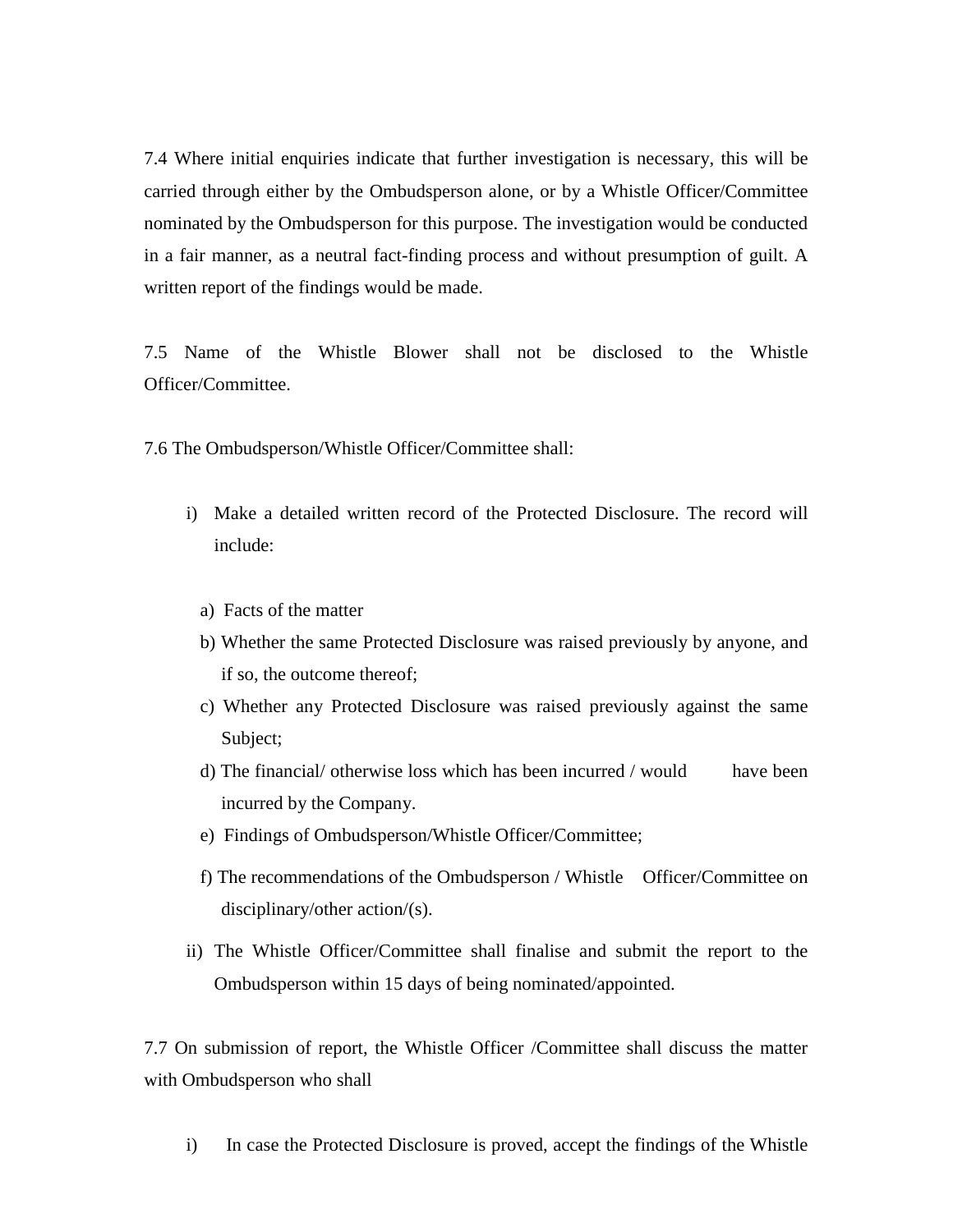Officer /Committee and take such Disciplinary Action as he may think fit and take preventive measures to avoid reoccurrence of the matter;

- ii) In case the Protected Disclosure is not proved, extinguish the matter;
- iii) Depending upon the seriousness of the matter, Ombudsperson may refer the matter to the Committee of Directors (Whole-time Directors) with proposed disciplinary action/counter measures.
- iv) The Committee of Directors, if thinks fit, may further refer the matter to the Audit Committee for necessary action with its proposal.
- v) In case the Audit Committee thinks that the matter is too serious, it can further place the matter before the Board with its recommendations.
- vi) The Board may decide the matter as it deems fit.

7.8 In exceptional cases, where the Whistle Blower is not satisfied with the outcome of the investigation and the decision, s/he can make a direct appeal to the Chairman of the Audit Committee.

## **8. Protection**

8.1 No unfair treatment will be meted out to a Whistle Blower by virtue of his/her having reported a Protected Disclosure under this Policy. The Company, as a policy, condemns any kind of discrimination, harassment, victimization or any other unfair employment practice being adopted against Whistle Blower. Complete protection will, therefore, be given to Whistle Blower against any unfair practice like retaliation, threat or intimidation of termination/suspension of service, disciplinary action, transfer, demotion, refusal of promotion, discrimination, any type of harassment, biased behavior or the like including any direct or indirect use of authority to obstruct the Whistle Blower's right to continue to perform his duties/functions including making further Protected Disclosure. The Company will take steps to minimize difficulties, which the